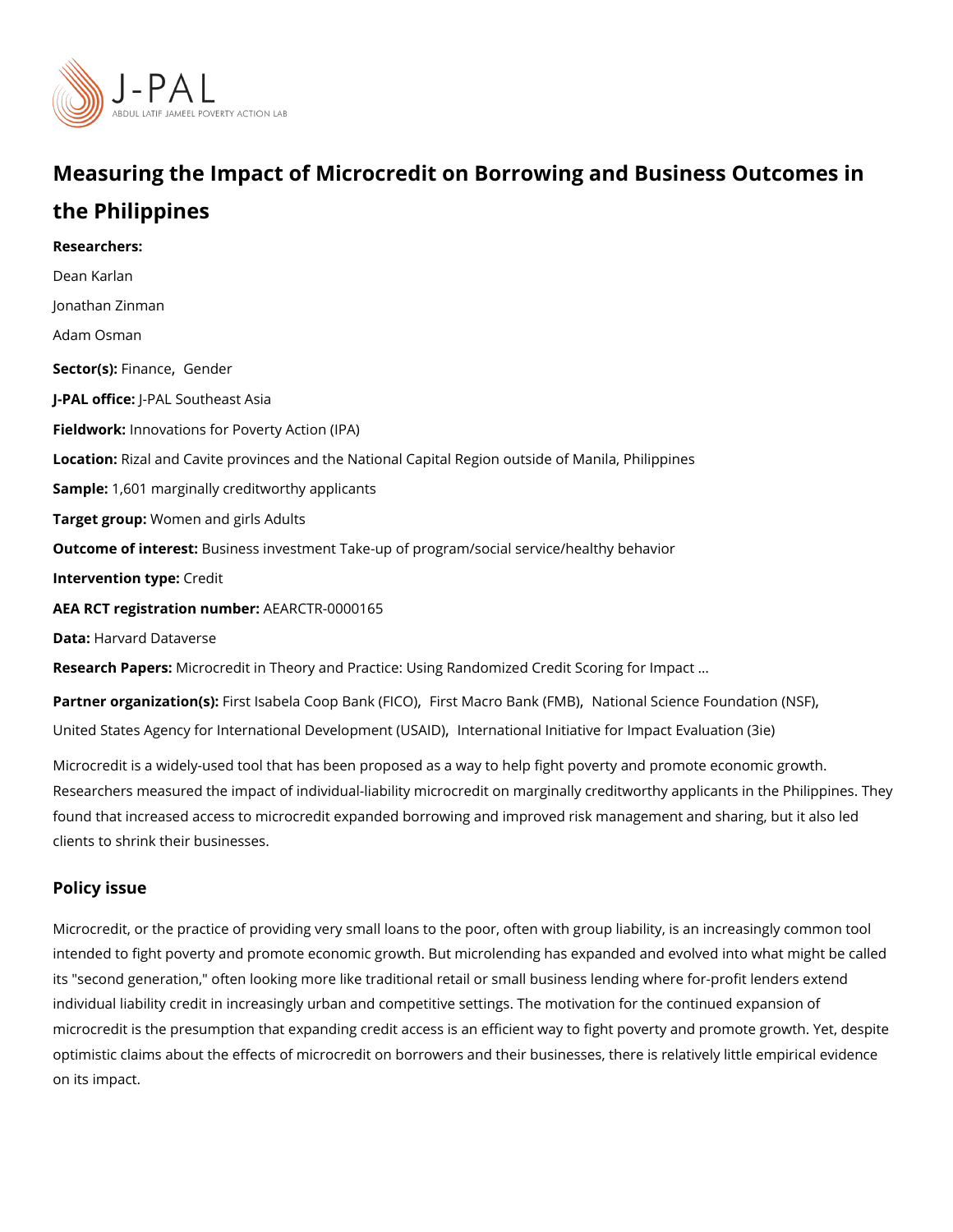### **Context of the evaluation**

First Macro Bank (FMB) is a for-profit lender that operates in the outskirts of Manila. A second-generation lender, like many other Filipino microlenders, FMB offers small, short-term, uncollateralized credit with fixed repayment schedules to microentrepreneurs. Interest rates at this bank are high by developed country standards: several up-front fees combined with a monthly interest rate of 2.5 percent produce an effective annual interest rate greater than 60 percent.

The borrowers sampled in this study are representative of most microlending clients; they lack the credit history or collateral which are needed to borrow from formal financial institutions like commercial banks. Most clients are female (85 percent), and average household size (5.1 individuals), household income (nearly 25,000 Filipino pesos per month), and levels of educational attainment (44 percent finished high school and 45 percent had post-secondary or college education) were in line with averages for the area. The most common business owned by these clients is a sari-sari store, or small grocery/convenience store (49 percent own one). Other popular occupations among clients are in the service sector, such as hairdressing, barbering, tailoring, and tire repair.



The most common business owned by these clients is a sari-sari store, or small grocery/convenience store (49 percent own one). Photo: Akarat Phasura | Shutterstock.com

## **Details of the intervention**

J-PAL affiliates, with FMB, used credit-scoring software to identify marginally creditworthy applicants based on business capacity,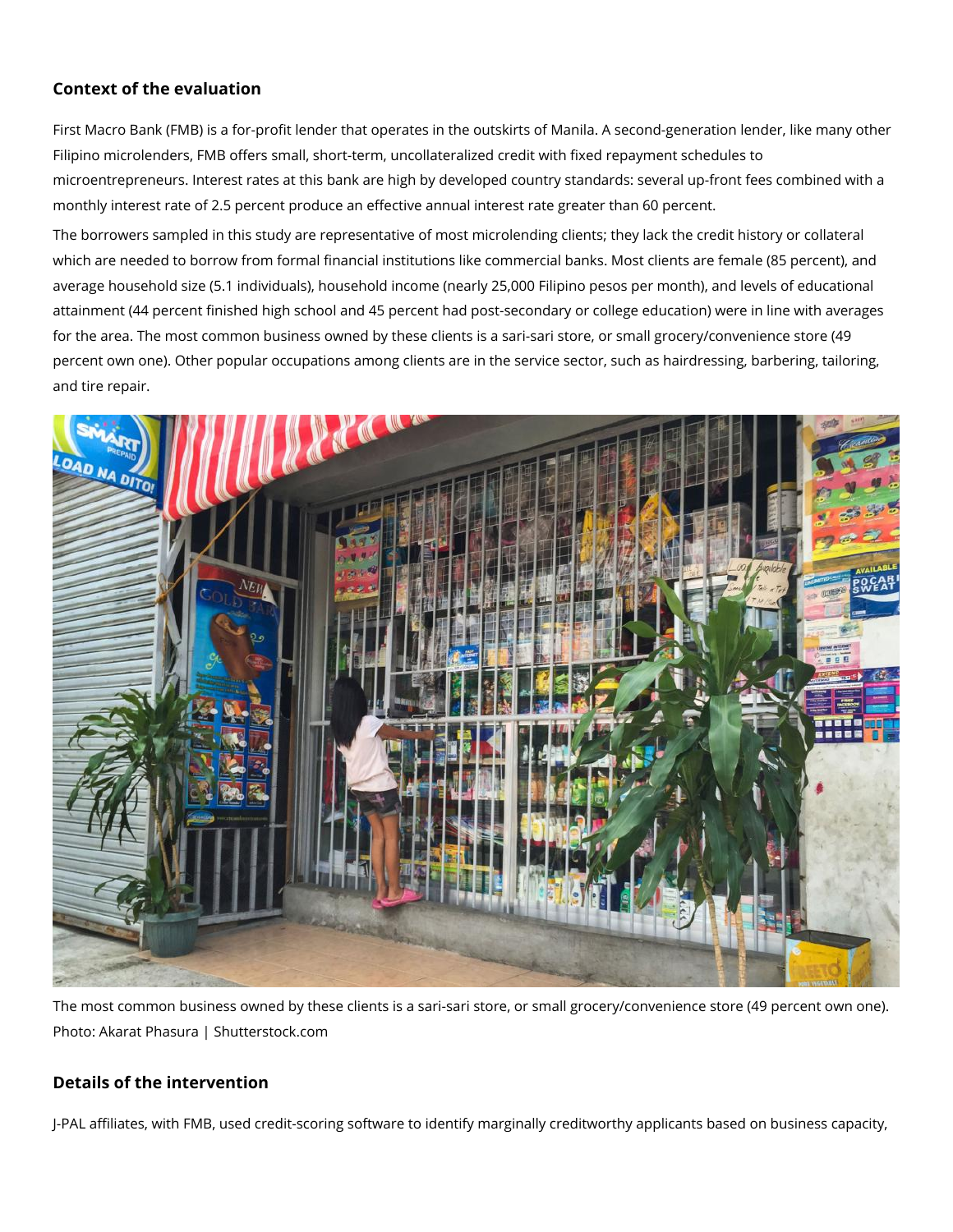personal financial resources, outside financial resources, personal and business stability, and demographic characteristics. Those with scores falling in the middle comprised the sample for this study, totaling 1,601 applicants, most of whom were first-time borrowers. They were randomly placed in two groups: 1,272 accepted applicants served as the treatment and 329 rejected applicants served as the comparison. These rejected applicants could still pursue loans from other lenders, but it is unlikely they obtained one due to their marginal creditworthiness.

Approved applicants then received loans of about 5,000 to 25,000 pesos, a substantial amount relative to the borrowers' incomes, for example, the median loan size (10,000 pesos, or US\$220) was 37 percent of the median borrower's net monthly income. Loan maturity was thirteen weeks, with weekly repayments, and with a monthly interest rate of 2.5 percent. Several upfront fees combine with the interest rate to produce an annual percentage rate of over 60 percent.

Data was collected on business condition, household resources, demographics, assets, household member occupation, consumption, well-being, and political and community participation one to two years after the application process was completed.

#### **Results and policy lessons**

*Impact on Borrowing:* Being randomly assigned to receive a loan did increase overall borrowing: the probability of having a loan out in the month prior to the survey increased by 9.4 percentage points in the treatment group relative to comparison.

*Impact on Business Outcomes:* Accepted applicants used credit to shrink their businesses. Treated clients who owned businesses operated 0.1 fewer businesses and employed 0.27 fewer paid employees. One explanation could be that these smaller businesses cost less and are thus more profitable. Perhaps clients would more readily invest in and grow their businesses if loan proceeds are tied to detailed business planning or closer monitoring by the lender.

*Impact on Risk Management:* Evidence suggests that increased access to formal credit complements, rather than crowds-out local and family risk-sharing mechanisms. Treated clients substituted away from formal insurance into informal risk sharing mechanisms: there was a 7.9 percentage point reduction in holding various types of formal insurance, including life, home, fire, property, and car insurance, and treated clients reported increased access to informal sources of credit in an emergency, such as family and friends. In all, these results suggest that microcredit improves the ability of households to manage risk by giving them additional options: using credit instead of insurance or savings, and strengthening family and community risk-sharing.